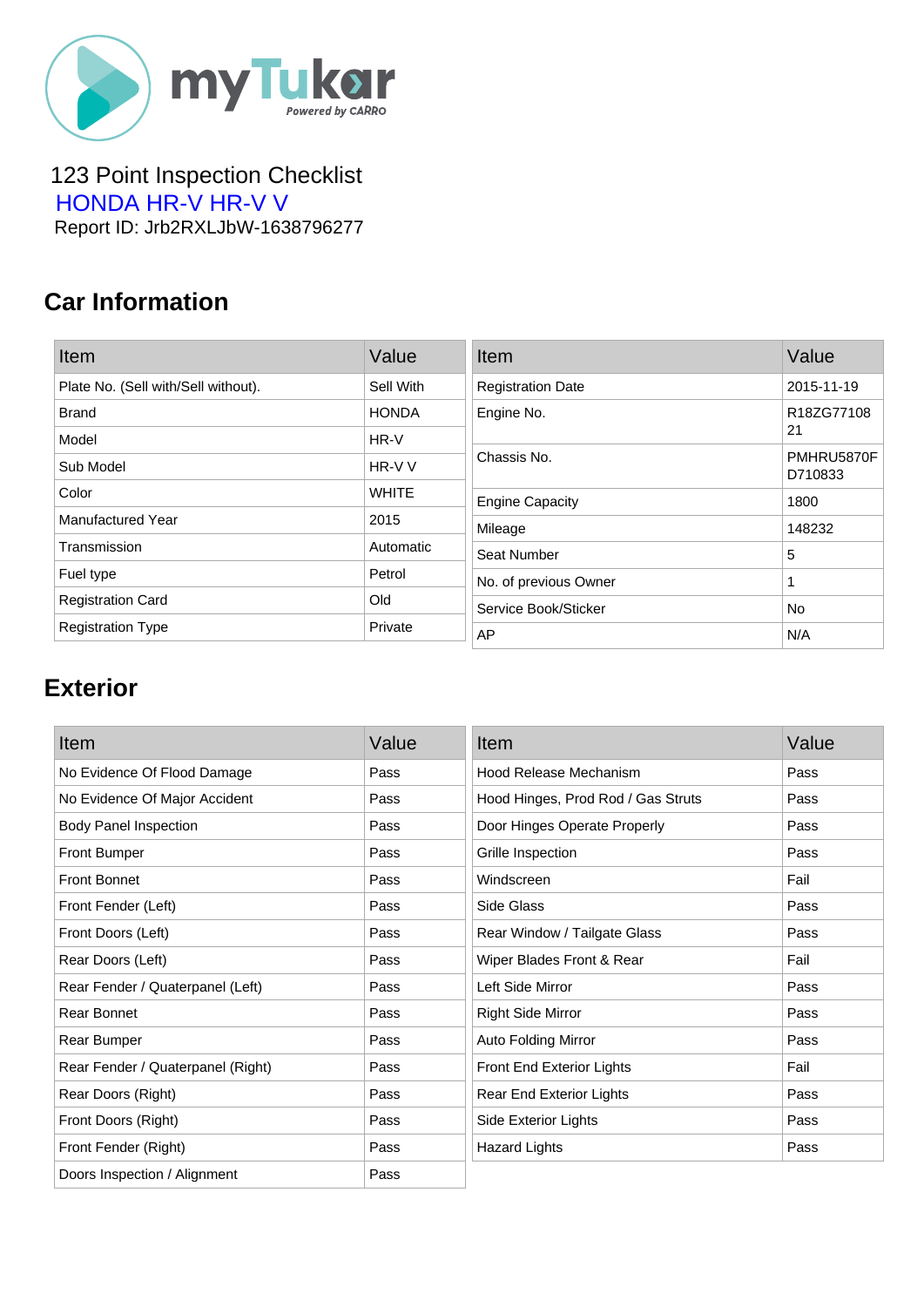## **Interior**

| Item                                 | Value | Item                                         | Value |
|--------------------------------------|-------|----------------------------------------------|-------|
| Airbags                              | 4     | Sun Visors, Vanity Mirror & Light            | Pass  |
| Safety Belts                         | Pass  | Dashboard                                    | Pass  |
| Radio / Cassette / Cd/Dvd Player     | Pass  | Dashboard Drawer                             | Pass  |
| Antenna                              | Pass  | <b>Interior Carpet</b>                       | Pass  |
| Alarm / Theft Deterrent System       | Pass  | <b>Floor Mats</b>                            | Fail  |
| <b>Speakers</b>                      | Pass  | Door Trim & Door Panels                      | Pass  |
| Reverse Camera                       | Pass  | Headlining                                   | Fail  |
| Air Conditioning System              | Pass  | <b>Front Seat</b>                            | Fail  |
| Air Conditioning Switch Panel        | Pass  | <b>Rear Seat</b>                             | Pass  |
| Center Armrest / Console             | Pass  | Seat & Head Restraint Adjustment             | Pass  |
| <b>Front Aircon Vents</b>            | Pass  | <b>Folding Seats</b>                         | Pass  |
| <b>Rear Aircon Vents</b>             | N/A   | <b>Heated Seats</b>                          | N/A   |
| Clock                                | Pass  | <b>Cooled Seats</b>                          | N/A   |
| Tilt / Telescopic Steering Wheel     | Pass  | Sunroof / Moonroof                           | N/A   |
| <b>Steering Wheel Controls</b>       | Pass  | Convertible Top                              | N/A   |
| <b>Steering Wheel Condition</b>      | Pass  | Door Handles                                 | Pass  |
| Horn                                 | Pass  | Push Start Button System                     | Pass  |
| Indicator Light                      | Pass  | <b>Central Locking System</b>                | Pass  |
| <b>Warning Light</b>                 | Pass  | <b>Power Window Controls</b>                 | Pass  |
| <b>Tripmeter And Odometer</b>        | Pass  | <b>Remote Boot Release</b>                   | N/A   |
| Windscreen Wipers Switch             | Pass  | Fuel Cap Release                             | Pass  |
| Rear Window Wiper Switch             | Pass  | Luggage Compartment Trim & Cargo Net         | Pass  |
| <b>Paddle Shifters</b>               | N/A   | Luggage Compartment Light                    | Pass  |
| Interior Courtesy, Dome & Map Lights | Pass  | Luggage Board                                | Pass  |
| <b>Outside Rear View Mirrors</b>     | N/A   | Parcel Shelf / Speaker Board / Tonneau Cover | Pass  |
| Ashtrays                             | Pass  | Jack & Tool Kit                              | Pass  |
| Gear Knob                            | Pass  | Spare Tyre                                   | Pass  |
| Handbrake / Footbrake Lever          | Pass  |                                              |       |

# **Underbody**

| Item                  | Value | Item                             | Value |
|-----------------------|-------|----------------------------------|-------|
| <b>Exhaust System</b> | Pass  | Wheel Covers & Center Caps       | Pass  |
| 4X4 Operation         | N/A   | Rack And Pinion, Linkage & Boots | Pass  |
| Front Tyre (Left)     | Pass  | Control Arms & Ball Joints       | Pass  |
| Rear Tyre (Left)      | Pass  | Tie Rods & Idler Arm             | Pass  |
| Front Tyre (Right)    | Pass  | Sway Bars, Links & Bushings      | Pass  |
| Rear Tyre (Right)     | Pass  | Wheel Alignment                  | Pass  |
| <b>Rims</b>           | Fail  |                                  |       |